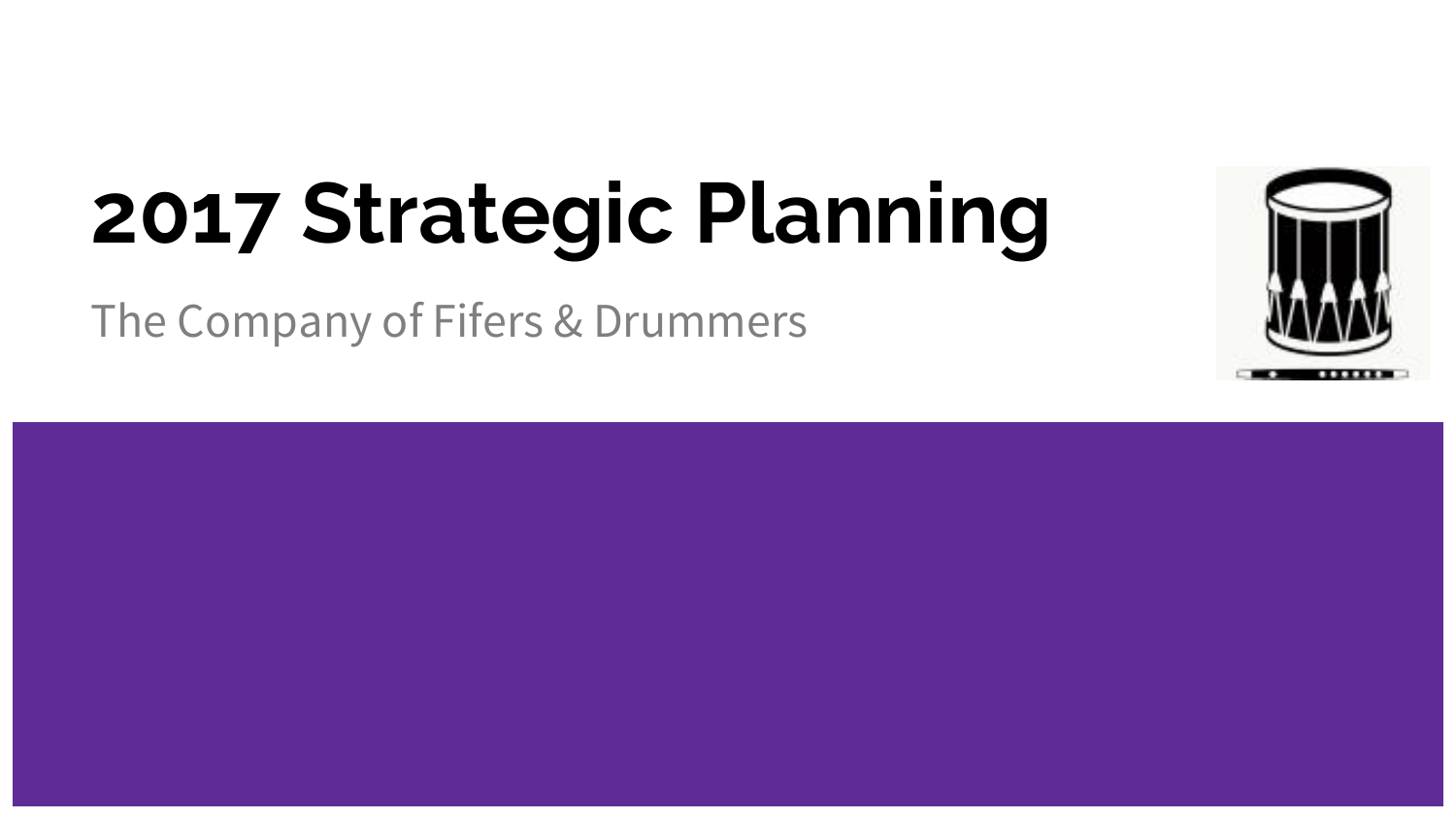## **Strategic Planning Process**

- Special Committee Meeting, June 18
	- Goal: Using the feedback that we received from the 2016 Survey and our experience as leaders in the community, develop a draft strategic plan that will act as a North Star to guide Company decision-making for the next five years.
	- Method:
		- Ground Rules
		- Review **Survey Results**
		- Discuss desired OUTCOMES (not immediate actions)
		- Align on strategies and actions to meet those outcome
- Results documented and validated with Trustees
- Summary and Next Steps
	- A summary of the workshop is [here](https://companyoffifeanddrum.org/news/80-june-18-strategic-planning-meeting)
	- Next Steps: Align on a realistic timeline to support the timely execution of actions and strategy in support of the Company goals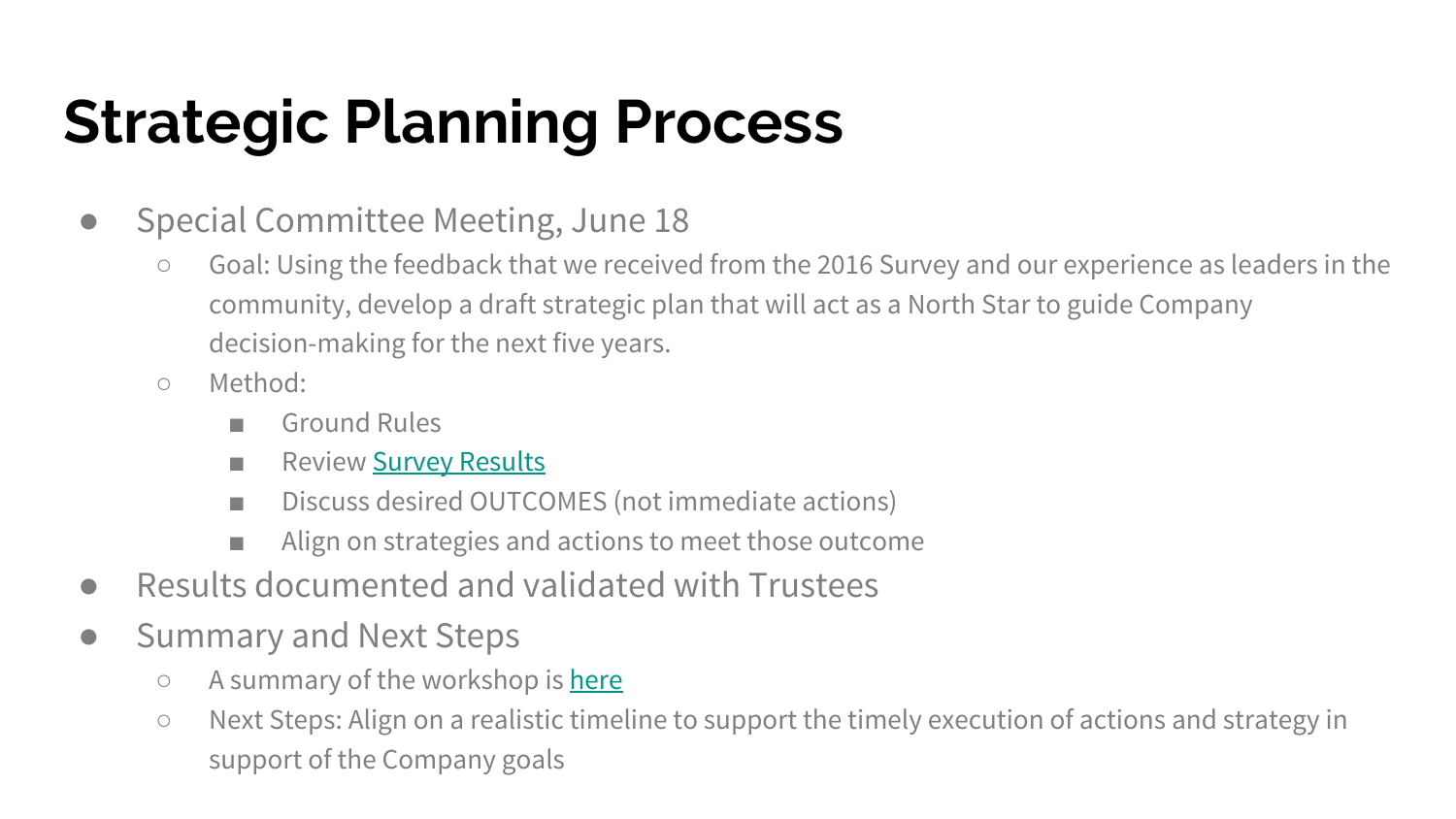### **Strategic Plan - 3 Year Snapshot, by Theme**

#### 2017

#### 2018

#### 2019

| Museum and HQ                                     | Stabilize HQ/Museum property<br>Clarify and publish member use policy<br>for Museum<br>Complete drum catalog<br>Engage local museums<br>Establish a Hospitality Committee to<br>ensure groups are welcomed                                                                                                                                                              | Develop a "traveling exhibit"<br>Rotate Museum collection<br>Develop a "community events"<br>outreach program                                                                                                                                                                                                                                   | Develop Archives "work area"<br>Evaluate options for more space for<br>the collection<br>Establish regular Museum hours<br>$\bullet$ |
|---------------------------------------------------|-------------------------------------------------------------------------------------------------------------------------------------------------------------------------------------------------------------------------------------------------------------------------------------------------------------------------------------------------------------------------|-------------------------------------------------------------------------------------------------------------------------------------------------------------------------------------------------------------------------------------------------------------------------------------------------------------------------------------------------|--------------------------------------------------------------------------------------------------------------------------------------|
| <b>Improve</b><br>Communication<br>and Engagement | Establish a Public Relations<br>$\bullet$<br>committee and develop<br>communication strategies<br>Institute an email Newsletter<br>$\bullet$<br>Implement Online conferencing for<br>$\bullet$<br>quarterly meetings<br>Establish a special events committee<br>and plan Adult Education Camp<br>Develop comms to spell out how<br>people can participate in committees | Establish an electronic Ancient Times<br>$\bullet$<br>Deliver Adult Education Camp<br>$\bullet$<br>Form a committee to explore<br>$\bullet$<br>individual member enfranchisement<br>(may include a full review of<br>membership guidelines in the Bylaws)<br>Develop post-college re-engagement<br>$\bullet$<br>strategy<br>Conduct 2018 Survey | Improve Adult Education Camp<br>$\bullet$<br>Implement individual member<br>enfranchisement recommendations<br>Conduct 2019 Survey   |
| <b>Manage the</b><br>Organization                 | Establish standards for Committee<br>Reports<br>Develop 2017-18 Operating Budget<br>$\bullet$<br>Corps membership online<br>Develop a membership campaign<br>strategy                                                                                                                                                                                                   | Develop 2019 Operating Budget<br>$\bullet$<br>Conduct 2018 Membership Drive                                                                                                                                                                                                                                                                     | Develop 2020 Operating Budget<br>$\bullet$<br>Conduct 2019 Membership Drive                                                          |
| <b>Promote Fife and</b><br>Drum                   | Improve support materials for Member<br>$\bullet$<br>corps<br>Company YouTube Channel                                                                                                                                                                                                                                                                                   | Conduct US 250th Anniversary<br>$\bullet$<br>Planning<br>Explore the feasibility of developing a<br>$\bullet$<br>documentary on the tradition                                                                                                                                                                                                   | Begin implementing 250th<br>Anniversary plan                                                                                         |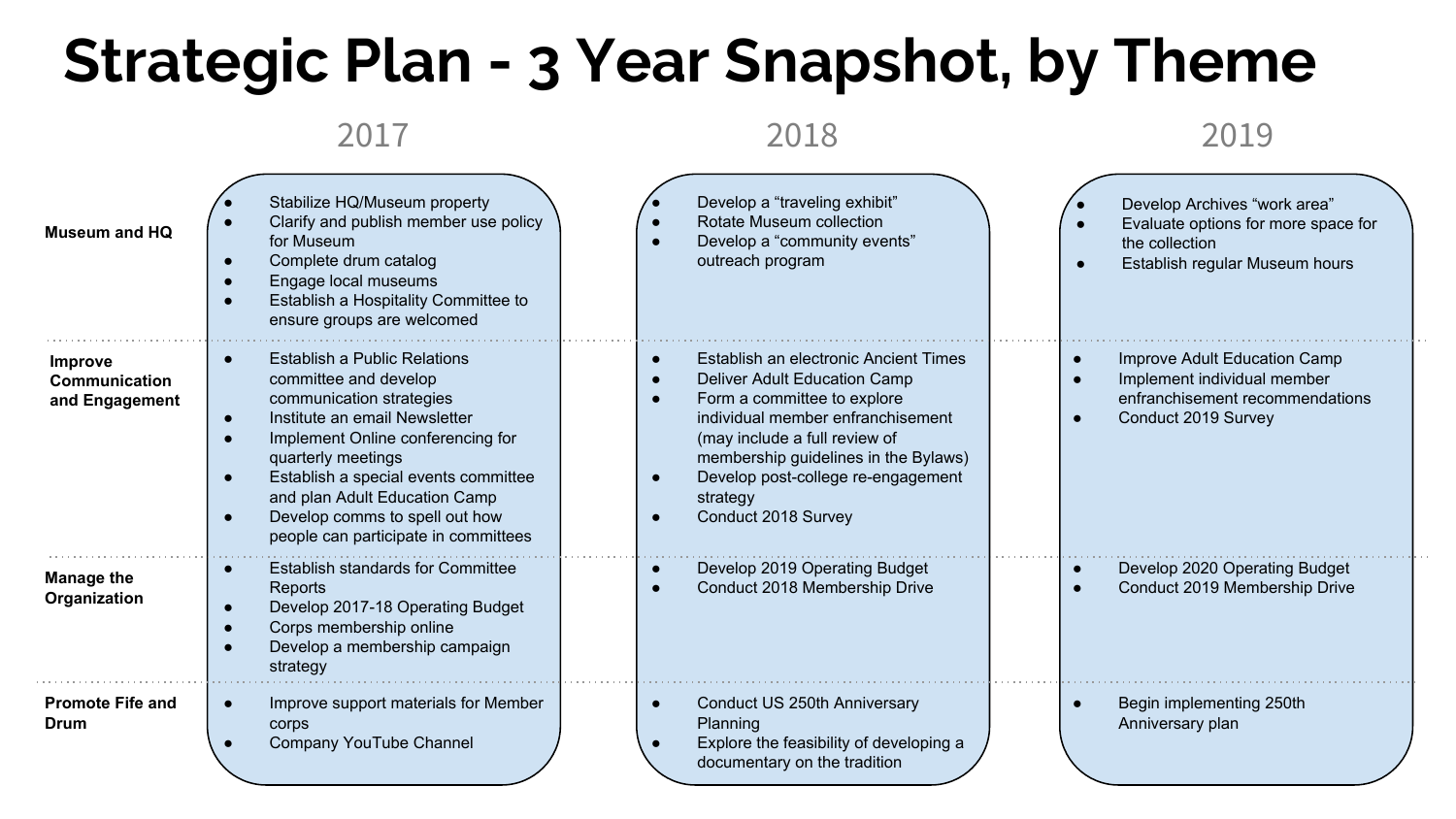### **Strategic Plan - 2017 Execution**

| <b>Committee</b>    | <b>Deliverable</b>                                                 | <b>Support</b>             |
|---------------------|--------------------------------------------------------------------|----------------------------|
| Archives            | Complete Drum and Fife Catalog                                     | Web                        |
|                     | Engage Local Museums - Broaden visitation                          | <b>Public Relations</b>    |
| <b>Building Use</b> | Clarify and publish member use policy for Museum                   | Web                        |
|                     | Stabilize HQ/Museum property                                       | Finance, Public Relations  |
| Finance             | Develop 2017-18 Operating Budget                                   | <b>Executive Committee</b> |
| Hospitality         | Establish a Hospitality Committee to ensure groups are<br>welcomed | <b>PR</b>                  |
|                     | Develop an initial plan to support Museum events                   | <b>PR</b>                  |
|                     | Secure Funding for plan to support museum events                   | Finance                    |
|                     | Implement plan to support museum events                            |                            |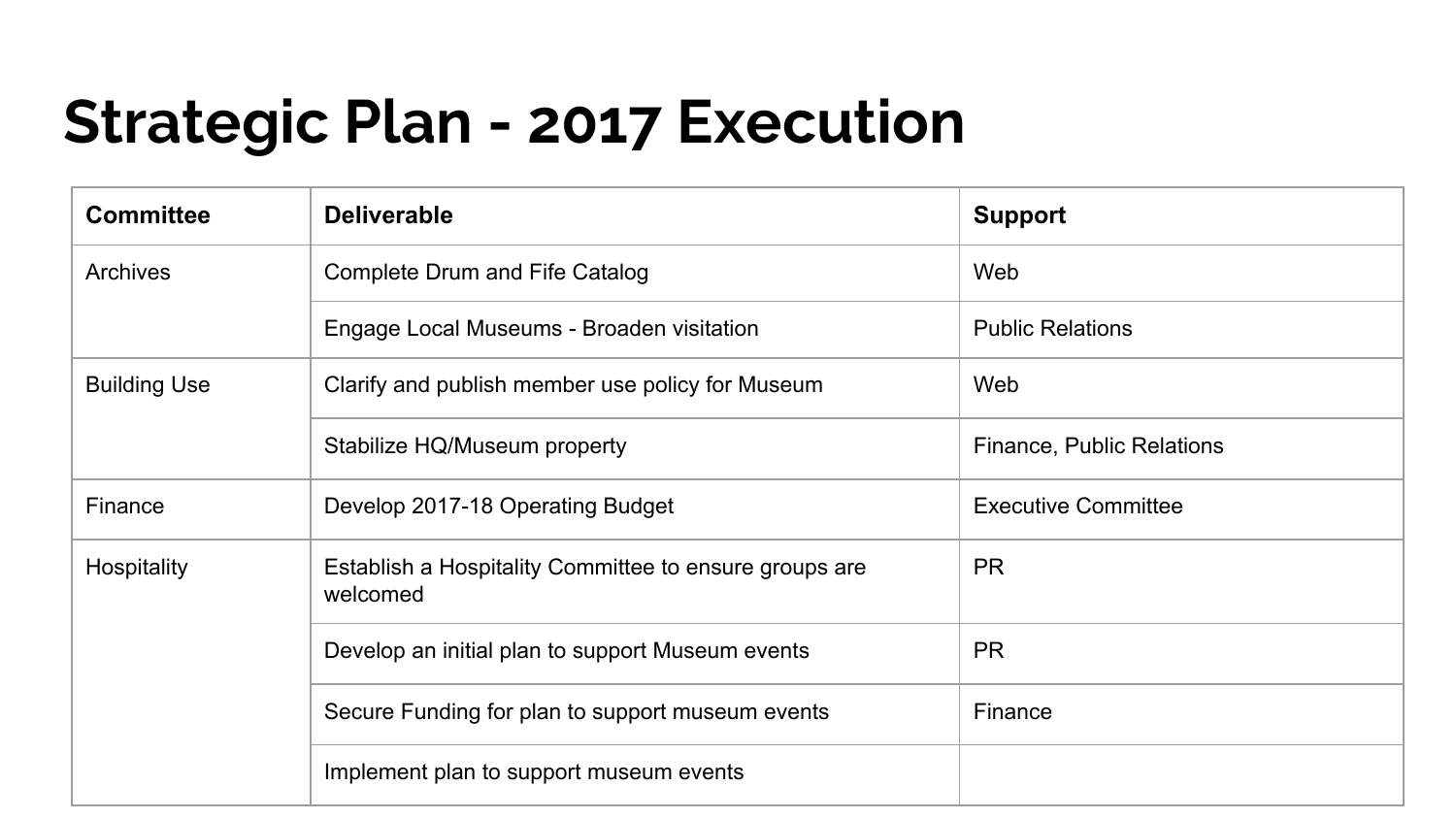### **Strategic Plan - 2017 Execution (cont)**

| <b>Committee</b>        | <b>Deliverable</b>                                                                                                                            | <b>Support</b>             |
|-------------------------|-----------------------------------------------------------------------------------------------------------------------------------------------|----------------------------|
| Membership              | Develop and implement a membership campaign strategy                                                                                          | Web, Public Relations      |
|                         | Conduct 2017 Membership Drive                                                                                                                 | Web, Public Relations      |
| <b>Music</b>            | Company YouTube Channel                                                                                                                       | Web, Public Relations      |
| <b>Public Relations</b> | Establish a Public Relations committee and develop<br>communication strategies for all individuals and corps in and<br>outside the local area | Web, Executive Committee   |
|                         | Develop comms to spell out how people can participate in<br>committees                                                                        | <b>Executive Committee</b> |
|                         | Institute an email Newsletter                                                                                                                 | Web                        |
|                         | Begin active support of Company events                                                                                                        | Web                        |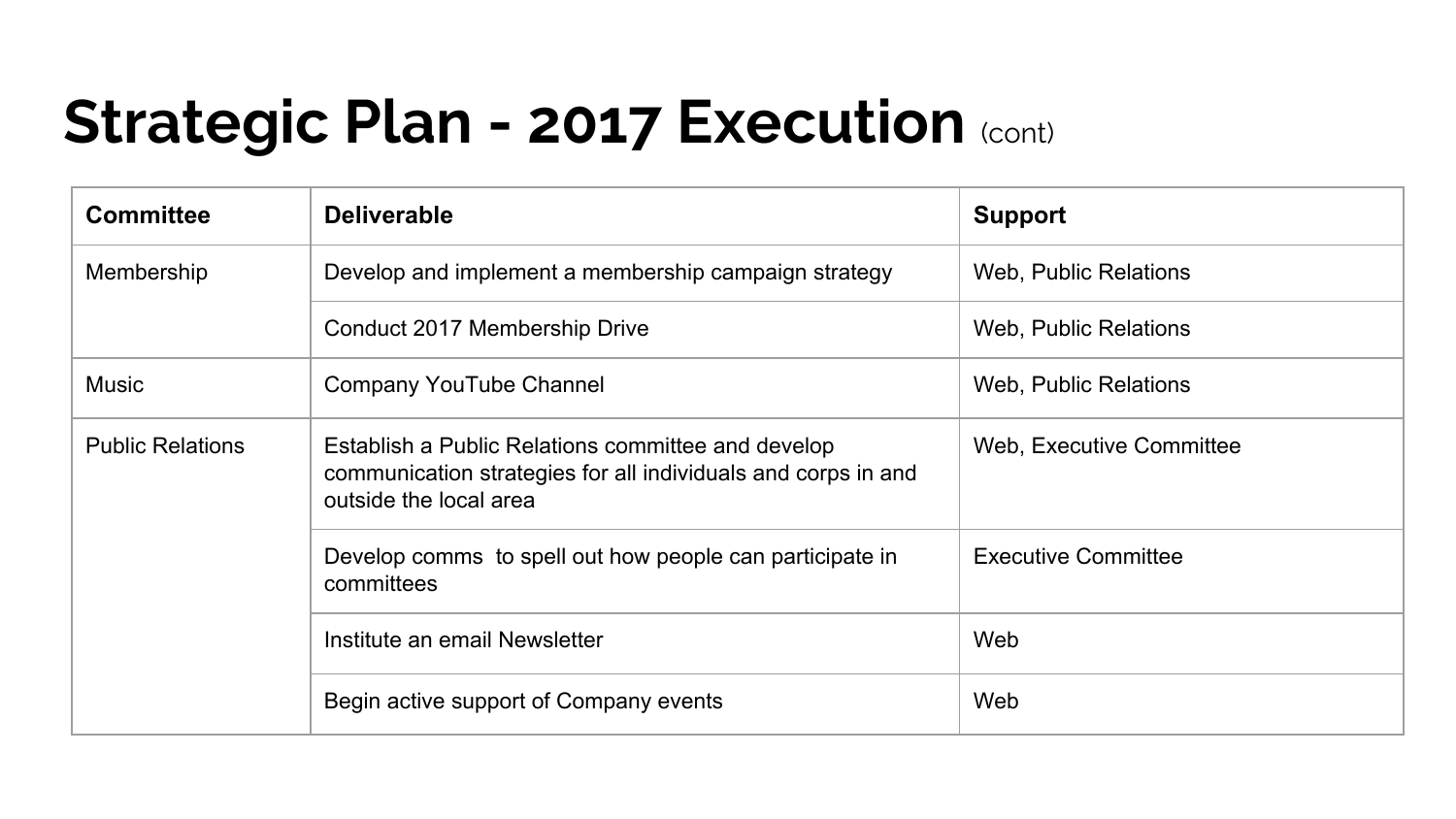### **Strategic Plan - 2017 Execution (cont)**

| <b>Committee</b>         | <b>Deliverable</b>                                                    | <b>Support</b>                          |
|--------------------------|-----------------------------------------------------------------------|-----------------------------------------|
| Website                  | Conduct 2017 Survey                                                   | <b>Executive Committee</b>              |
|                          | Corps membership online                                               | Membership                              |
|                          | Improve support materials for Member corps                            | Music, Archives, Public Relations, etc. |
|                          | Enable email subscription through website                             |                                         |
| <b>Company Secretary</b> | <b>Establish standards for Committee Reports</b>                      | Sara Brown                              |
|                          | Implement Online conferencing for quarterly meetings                  | Web                                     |
| Unassigned               | Establish a special events committee and plan Adult Education<br>Camp | Music                                   |